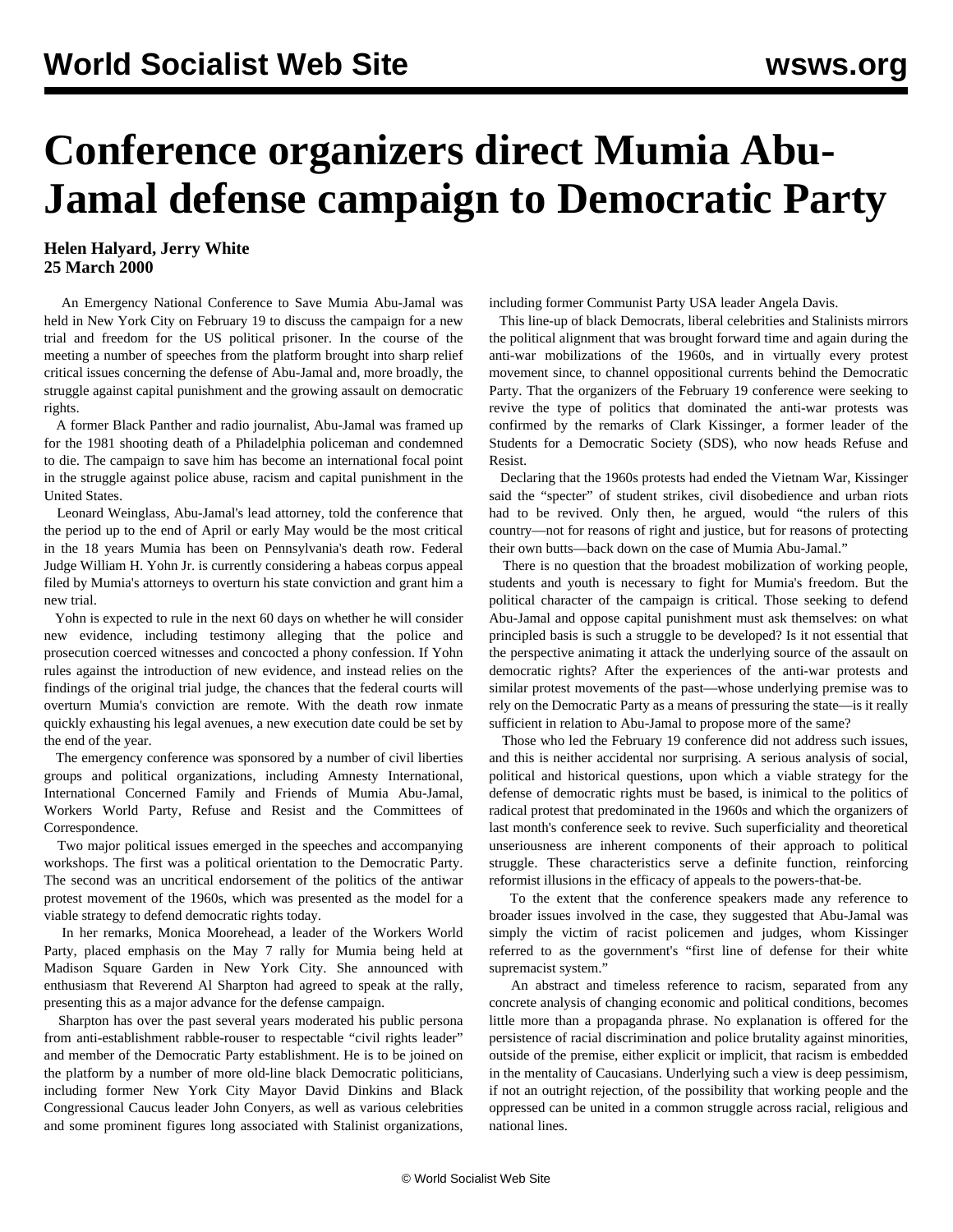What was the social and political context of Mumia's frame-up? Why have the courts refused to grant him a new trial despite the glaring contradictions in the prosecution's case? Why has there been ferocious opposition from all levels of government and the media to the campaign for Mumia's freedom?

 Abu-Jamal's arrest and victimization were bound up with a sharp shift in the policy of the corporate and political establishment in the US at the end of the 1970s and beginning of the 1980s. At that time a consensus emerged within the ruling class that it could only reverse the erosion of US capitalism's previously unchallenged position in the world economy through a frontal assault on the living standards and democratic rights of the American working class.

 Just four months before the arrest of Abu-Jamal, President Reagan fired 13,000 striking members of the Professional Air Traffic Controllers Organization (PATCO), unleashing a wave of corporate union-busting, mass layoffs, cuts in social spending and tax breaks for big business. The carrying out of this offensive against the working class required and was accompanied by an assault on civil liberties and democratic rights.

 A whole series of attacks were launched against previous legal and judicial reforms, with the Supreme Court assuming an openly right-wing character. There was a return of labor frame-ups and violent strikebreaking by the National Guard and other forces of the state. In the name of law and order, draconian legislation was passed to strip defendants of legal protections, lengthen jail terms and try children as adults. The machinery of the death penalty was geared up and the pace of executions accelerated.

 One of the most heinous examples of state repression occurred just a few years after Abu-Jamal's frame-up, in October 1985, when Philadelphia Mayor Wilson Goode ordered the bombing of the home of the MOVE organization—the back-to-nature group that Mumia supported—killing 11 people, including four children, and destroying an entire block of houses. That this crime was carried out by a black Democratic mayor is a measure of how far to the right the Democratic Party had already shifted, and how far the chasm had widened between that party, including its black representatives, and the masses of working people.

 The assault on democratic rights was bound up with an enormous growth in social inequality in the US. The ruling elite understood that it could only accomplish a major redistribution of wealth in favor of the rich by strengthening the powers of the capitalist state, so as to suppress the inevitable resistance from below.

 The frame-up of Mumia Abu-Jamal and the entire trajectory of his case can only be understood as a manifestation of this general shift to the right by the political establishment, including both the Democratic and Republican parties. Mumia's arrest occurred in a period of ascendant reaction, when the working class was suffering one defeat after another, largely because of the betrayals of the AFL-CIO bureaucracy.

 It followed the exhaustion of the anti-war protest movement, at a time when the Democratic Party and American liberalism in general were accommodating themselves to the capitalist free-market nostrums of the Reagan-Bush administrations. This political context largely explains why Mumia languished for many years on death row, isolated and virtually unknown to the broader public.

 What conclusions arise from this analysis? In the first place, it underscores the dead end of a political perspective oriented to the Democratic Party. Any serious review of the last two decades demonstrates that the Democratic Party has played a critical role in implementing the right-wing social policies initially spearheaded by the Republicans. Under Clinton's two terms in office the turn to the right by the Democrats has accelerated.

 The average number of prisoners put to death each year during the Clinton administration has been three times higher than during the ReaganBush years. In 1996 Clinton signed the Anti-Terrorism and Effective Death Penalty Act, which severely restricts the ability of federal judges to challenge the findings in a capital case from the state courts. This change in law, enacted to expedite the state killings of death row inmates, could have a crippling impact on Mumia's pending appeal in federal court.

 For the Workers World Party, an orientation to the Democratic Party is no recent innovation. Although the WWP presents itself as a socialist party, it has long been aligned to the Democrats, particularly through its support for black Democrats, such as the Black Congressional Caucus. The WWP's fixation on the race question serves as a means of lending support to black and minority representatives of the political establishment.

 A glorification of the politics that dominated the anti-Vietnam War protest movement reinforces the same reformist outlook. There is no question that the antiwar movement was a significant social phenomenon that played an important role in the ultimate decision of US imperialism to withdraw its troops from Vietnam. However, an acknowledgment of the significance of the antiwar movement by no means implies an endorsement of the political perspective that dominated it. On the contrary, if one objectively considers the aftermath of the anti-war movement, one is obliged to adopt a critical attitude to its politics, and reject the notion that fundamental and lasting changes can be achieved through mass pressure on the establishment, exerted through the Democratic Party.

 The antiwar movement embraced millions of people and coincided with social eruptions in the cities, civil rights protests, militant labor struggles and a political crisis that culminated in the resignation of President Richard Nixon. Clearly this was a period of enormous crisis for American capitalism and its entire political structure. The question is starkly posed: why weren't the working and oppressed masses able to exploit this crisis and achieve lasting advances? Instead, within a few years, the ruling class was able to regroup and, by the end of the 1970s, launch a devastatingly effective offensive against the working class. How is this to be explained?

 A major factor was the false political orientation provided by the leadership of the anti-war movement. They quite deliberately acted to prevent this movement from rising above single-issue protests and appeals to the Democratic Party. A pervasive view among radical organizations at the time was a rejection of the leading and historically revolutionary role of the American working class. Very often this took the form of crudely labeling white workers as racist, and rejecting any struggle to unite the working class on the basis of socialist policies.

 In practice, the perspective of radical protest meant opposition to a struggle to break the political influence of the Democratic Party over the working class and build a mass anti-capitalist political party. In the name of political expediency, the organizations that dominated the anti-war movement rejected a fight for revolutionary and socialist consciousness among broad masses of workers, students and youth.

 Thus the politics of the anti-war movement contributed in a major way to the political conditions which enabled the ruling class to launch a counteroffensive against the working class. When the ruling class sharply intensified its attack, first under Carter and then in a more concentrated form under Reagan, the masses of working people had neither a political organization nor a viable political perspective with which to defend themselves. After the protest movement had dissipated, the same twoparty monopoly was in place. Politics reverted to the status quo ante, but on an even more right-wing basis.

 Kissinger and others would point to the 1975 defeat of US imperialism in Vietnam as the vindication of the politics which they promoted during the antiwar protest movement. Yet if one takes the intervening quarter century and contrasts the social and political conditions today with those of 1975, what picture emerges?

Social inequality has intensified. The living standards of masses of